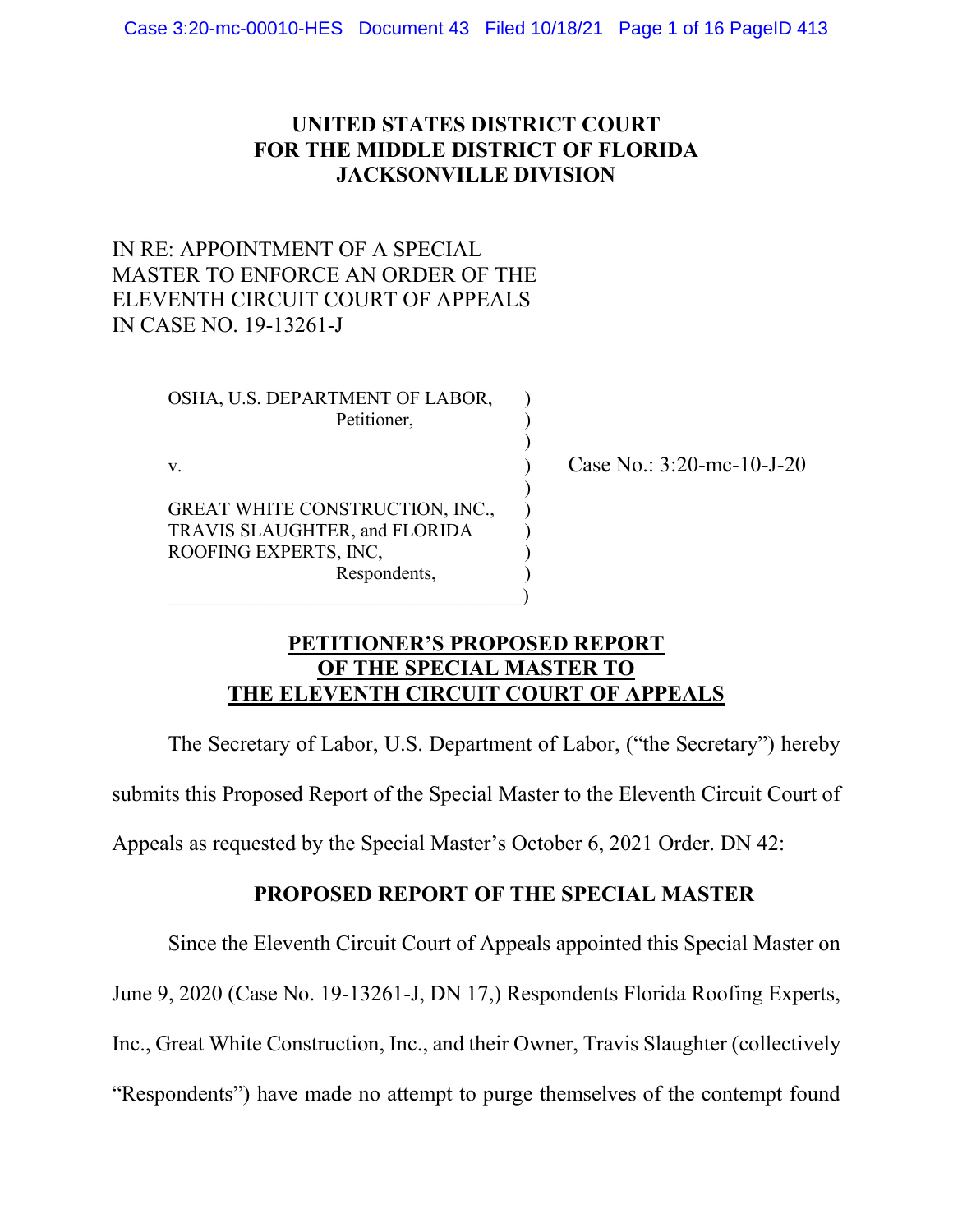by the Eleventh Circuit. Because Respondents remain in contempt, the only outstanding issue to be addressed is the appropriate coercive sanctions to achieve compliance with the Eleventh Circuit's Orders.

To date, Respondents have failed to pay any amount toward the \$2,202,049.91 ordered by the Eleventh Circuit, so it is doubtful that additional financial penalties would coerce them to comply with the contempt orders. For the reasons set forth below, this Court recommends that the Eleventh Circuit grant Petitioner's Motion to Set Aside Fraudulent Transfers and order the incarceration of Mr. Slaughter until such time he complies with the Eleventh Circuit's Order by paying the \$2,202,049.91 amount ordered, or (a) showing cause why he is unable to do so, and (b) stating with specificity the amount he is able to pay and the timeframe within which he will pay it, and the reasons for his proposal.

### **I. Background.**

# **A. The Eleventh Circuit Issues Multiple Summary Enforcement Orders Against Respondents.**

Respondents had an extensive history of non-compliance with OSHA standards. Between September 17, 2013, and November 5, 2016, OSHA inspected Respondent Great White Construction, Inc. ("Great White") ten times and cited the employer for seventeen violations, many for failing to protect employees from falling more than six feet to a lower level ("2013-2016 Citations"). OSHA assessed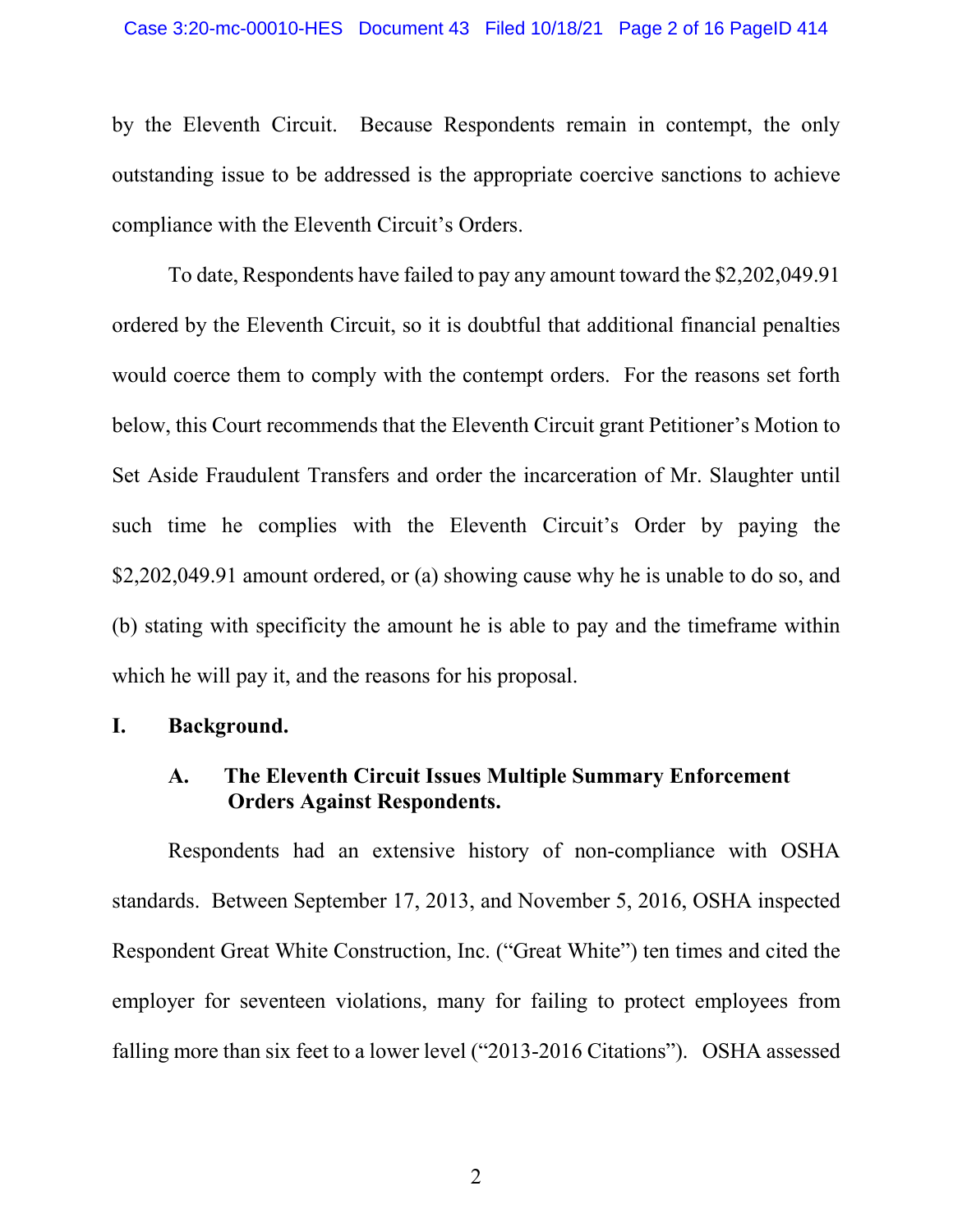penalties for these violations totaling \$678,339.41. In February 2017, OSHA inspected two Great White job sites and issued two citations for multiple instances of failing to protect employees from falling more than six feet to a lower level, among other things ("2017 Citations"). OSHA assessed \$1,523,710 in penalties for these violations. Great White received but did not contest any of these Citations, and thus all twelve became final orders of the Occupational Safety and Health Review Commission. Great White failed to provide abatement documentation and has not paid the civil penalties assessed. Total unpaid penalties for all of the citations is \$2,202,049.41, collectively, plus interest and fees.

On August 17, 2017, the Secretary petitioned the United States Court of Appeals for the Eleventh Circuit for an order pursuant to Section 11(b) of the Occupational Safety and Health Act of 1970 ("OSH Act"), 29 U.S.C. §§ 651, 660(b), seeking summary enforcement of the ten Commission final orders related to the 2013-2016 Citations. No. 17-13711, DN 1. On December 28, 2017, the Secretary petitioned the Eleventh Circuit for an order pursuant to Section 11(b) of the OSH Act seeking summary enforcement of the two Commission final orders related to the 2017 Citations. No. 17-15760, DN 1.

On October 2, 2017, the Eleventh Circuit Court of Appeals granted the Secretary's application for summary enforcement of ten (10) final orders that had been issued by the Occupational Safety and Health Review Commission against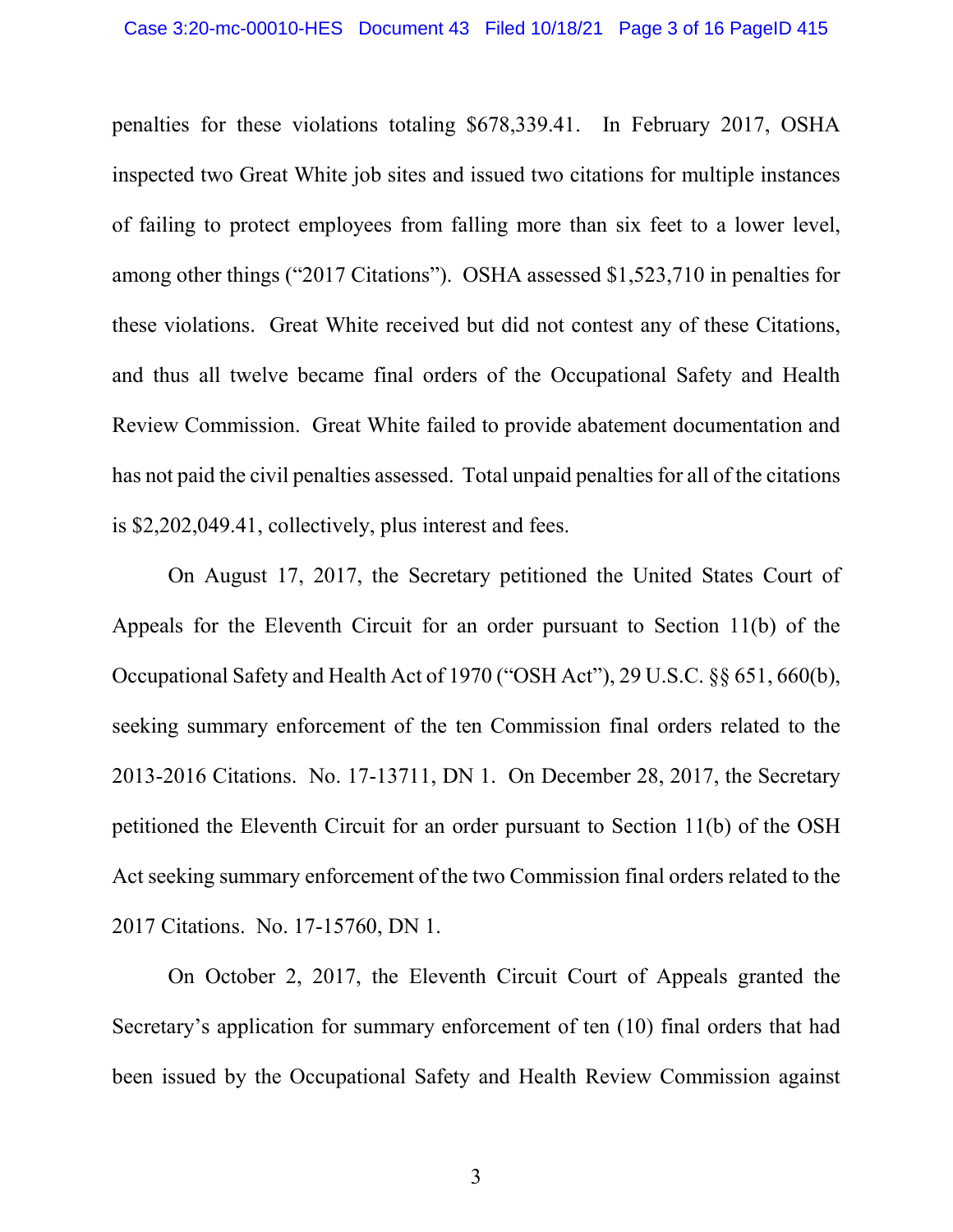Respondent Great White Construction, Inc. subsequent to the 2013-2016 Citations. No. 17-13711, DN 7.

On June 5, 2018, the Eleventh Circuit Court of Appeals granted a second application by the Secretary, pursuant to Section 11(b) of the OSH Act, for summary enforcement of two (2) additional final orders that had been issued by the Occupational Safety and Health Review Commission against Respondent Great White Construction, Inc. subsequent to the 2017 Citations. No. 17-15760, DN 11.

## **B. The Eleventh Circuit Finds Respondents in Contempt.**

On January 3, 2020, the Eleventh Circuit Court of Appeals held all of the Respondents (Great White Construction, Inc.; its successor company, Florida Roofing Experts, Inc.<sup>1</sup>; and the sole owner of both entities, Travis Slaughter), in contempt for failure to comply with the Court's orders granting the Secretary's October 2, 2017 and June 5, 2018 applications for summary enforcement of the Occupational Safety and Health Review Commission final orders. No. 19-13261-J, DN 11.

 $\overline{a}$ 

 $<sup>1</sup>$  As these orders correctly determined, contempt actions may also be brought against</sup> both a successor corporation created to evade OSH Act responsibilities, as well as the corporate officer personally responsible for the evasion. *See, e.g., Reich v. Sea Sprite Boat Co., Continental Marine Corp., and Robert F. Smith*, 64 F.3d 332 (7th Cir. 1995).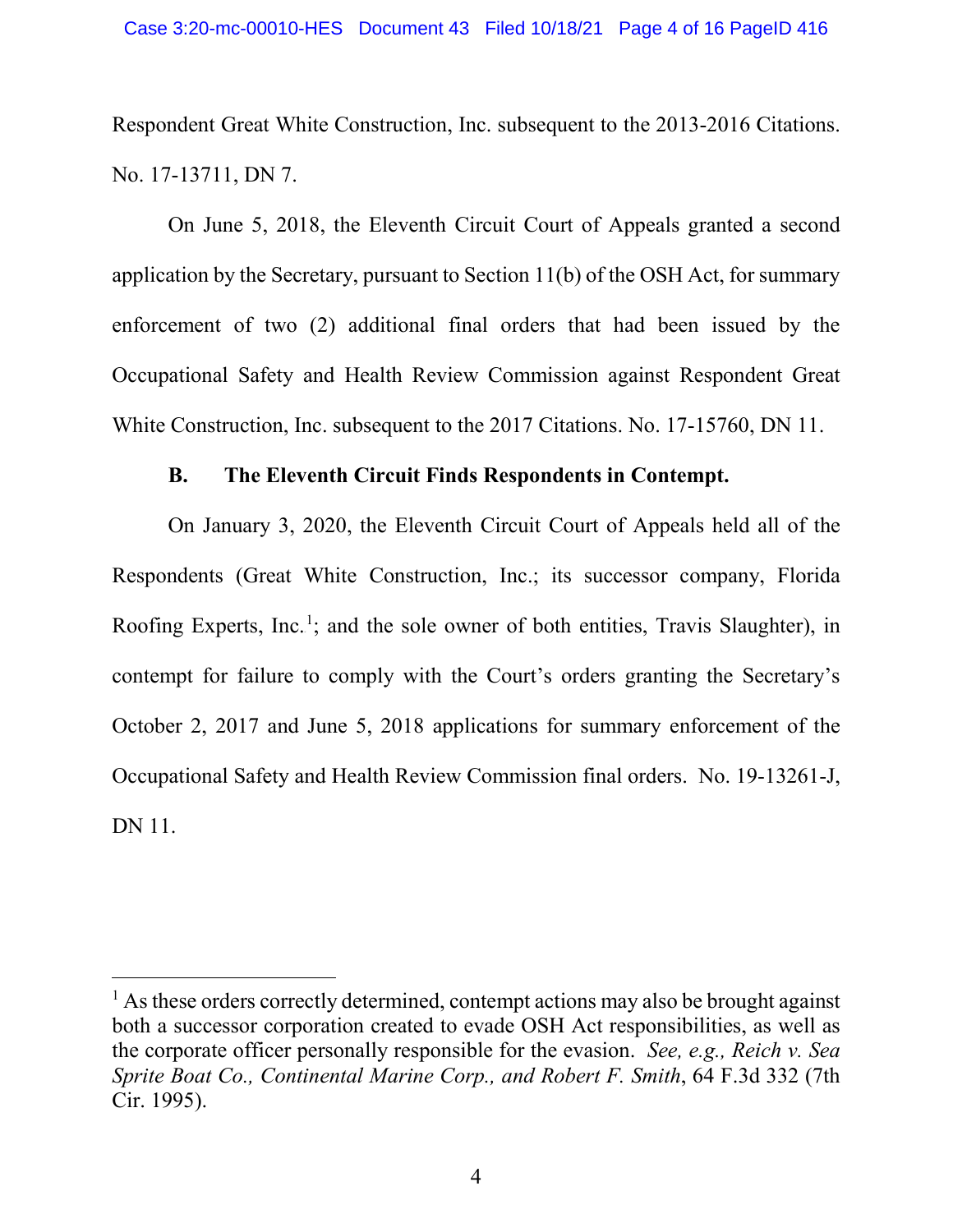On June 5, 2020, the Eleventh Circuit Court of Appeals ordered coercive sanctions against Respondents Florida Roofing Experts, Inc., Great White Construction, Inc., and their Owner Travis Slaughter. This Order (hereinafter "June 5, 2020 Order") instructed Florida Roofing Experts, Inc. and Travis Slaughter to pay the Secretary of Labor \$2,202,049.41, plus interest and fees, in assessed penalties within ten days of entry of the order, or (a) show cause why they are unable to do so and (b) specify what they are able to pay and the timeframe within which they will pay it, and the reasons for their proposal. Order at 2-3. The June 5, 2020 Order explicitly required Respondents to disclose all of their financial accounts and prohibited them from closing any such accounts or from "sell[ing] any interest in real property, without prior notice to the Secretary of Labor and prior approval of this Court." *Id*.

On June 18, 2020, Mr. Slaughter filed a response to the June 5, 2020 Order, alleging that he was unable to pay the assessed fines because he had not worked in months, owned no business, his professional licenses were inactive, and he had no income. The claim that his professional licenses were inactive was later determined to be false, as he remains a registered plumbing contractor, roofing contractor, and building contractor with the state of Florida. *See* Exhibit 1. He offered to pay \$200 within the next month. On August 4, 2020, Mr. Slaughter registered a corporation entitled Investment Minded Builders, LLC with the State of Florida. *See* Exhibit 2.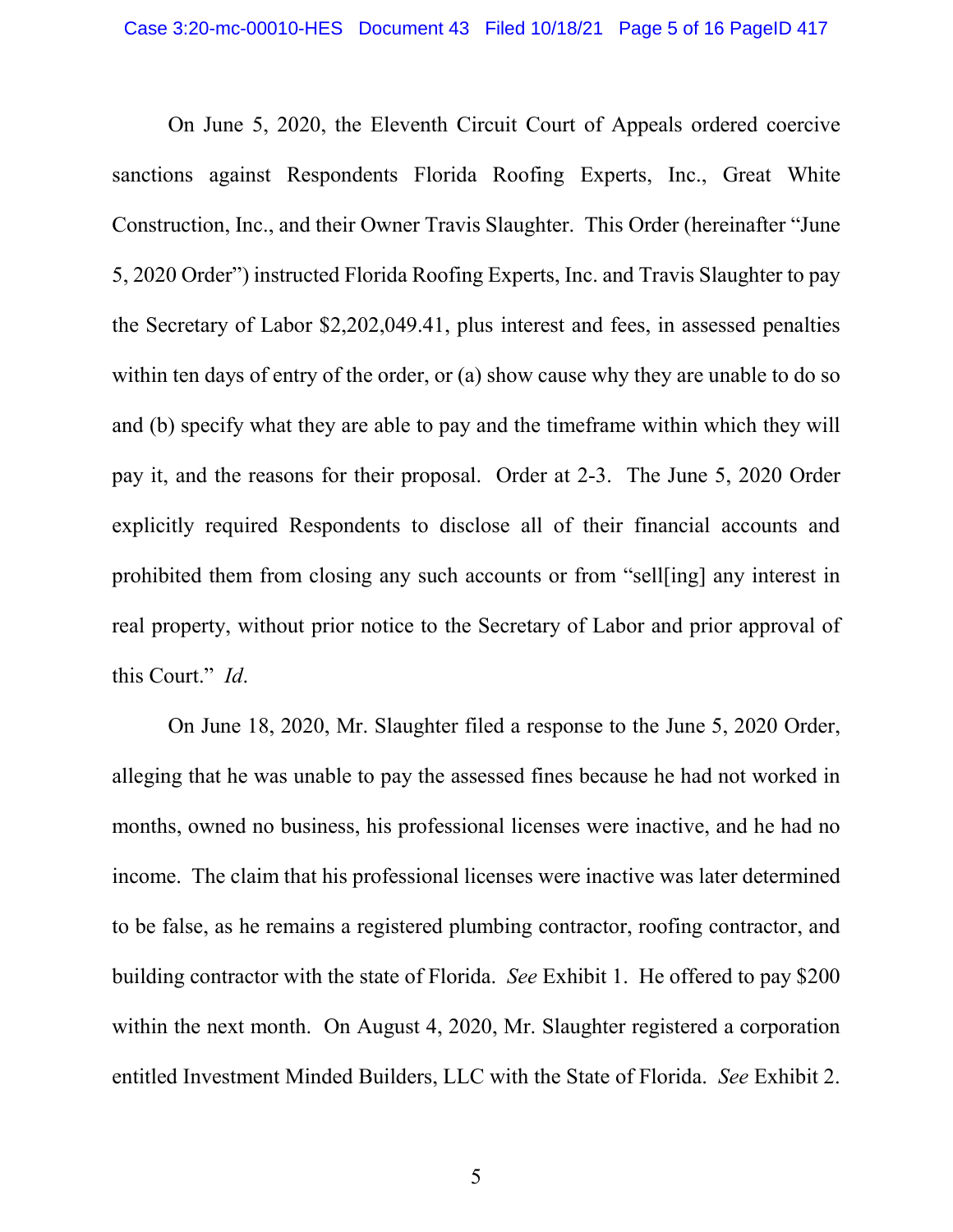On August 5, 2020, Mr. Slaughter registered a corporation entitled Florida Coastal Pools with the State of Florida. *Id*.

## **C. Respondents Continue To Violate the Eleventh Circuit's Orders.**

As of the date of this Motion, neither Florida Roofing Experts, Great White Construction, Inc., nor Travis Slaughter has paid any amount toward their \$2,202,049.41 liability. Furthermore, Mr. Slaughter has routinely failed to comply with the June 5, 2020 Order that he disclose his financial information to the Secretary. To the contrary, as discussed further below, Mr. Slaughter opened a number of bank accounts without notifying the Secretary, in plain violation of the Order. Mr. Slaughter failed to provide any justification for his alleged inability to pay since the Eleventh Circuit's June 5, 2020 Contempt Order, all the while enjoying a comfortable lifestyle,<sup>2</sup> including, but not limited to, the following non-disclosed transactions:

1. On June 4, 2020, Mr. Slaughter made a transfer via quit claim deed, for the amount of \$10.00 (ten dollars), from grantor Travis M. Slaughter to his father and his daughter, grantees Ralph M. Slaughter and Tripp C. Slaughter, the real property located at 2734 Belfort Road, Jacksonville, Florida 32216, parcel

 $\overline{a}$ 

<sup>&</sup>lt;sup>2</sup> Mr. Slaughter has meanwhile enjoyed a comfortable life of leisure. On December 27, 2020 alone, Mr. Slaughter spent over \$375 at one restaurant before spending over \$600 at a bowling alley and entertainment center. See DN 37, Ex. 1.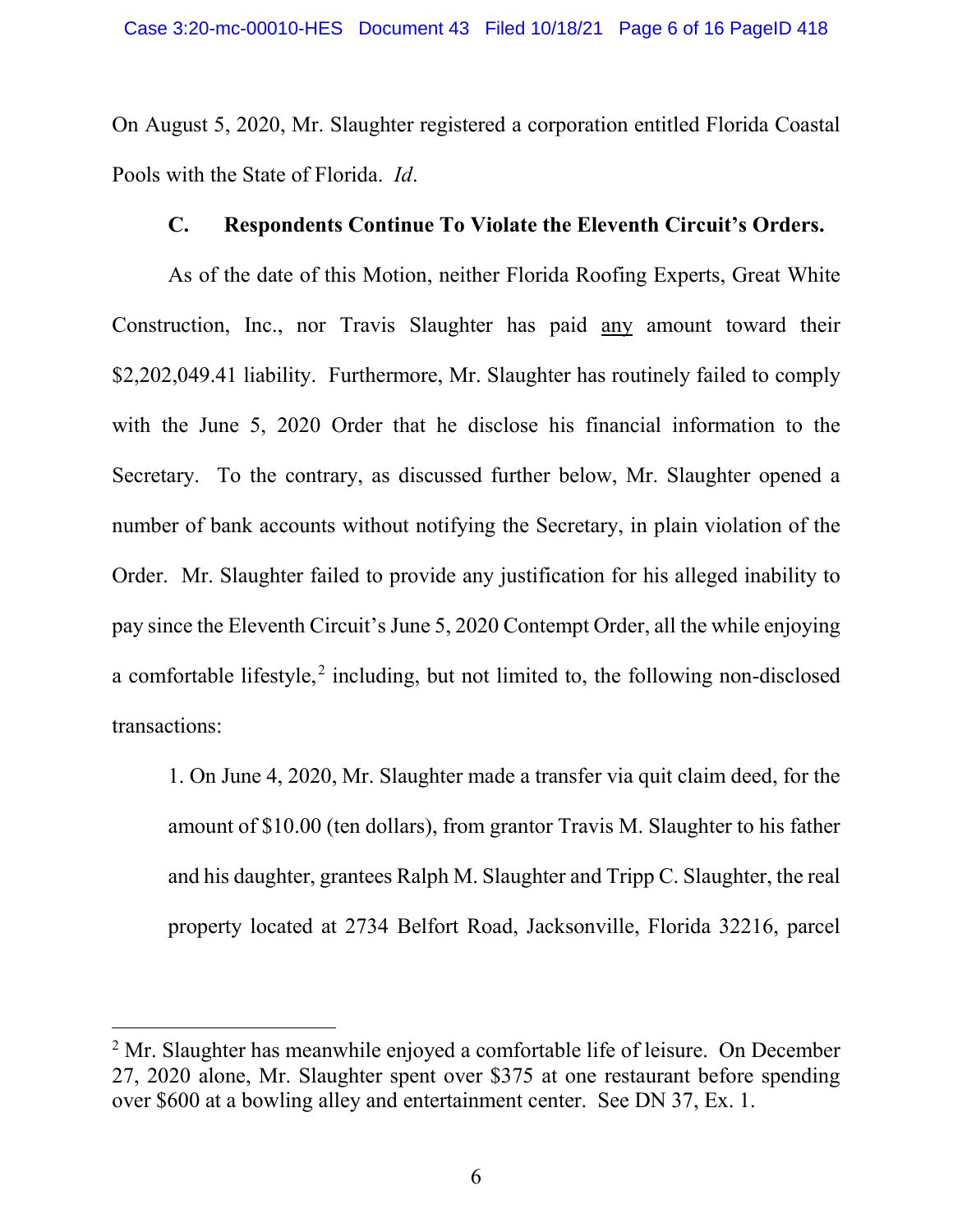identification number 154551-0000. He did not disclose this real property transaction to the Secretary, nor the previous two ten-dollar (\$10.00) quit claim transfers he had made to his family members after the Eleventh Circuit had granted summary enforcement orders against him.<sup>3</sup> Exhibit 3.

2. Between June and November 2020, Mr. Slaughter deposited over \$52,000.00 and withdrew over \$80,000.00 in debits from an account at Community First Credit Union. Mr. Slaughter informed a clerk at Community First Credit Union in November 2020 that that he no longer needed this account and would be closing it soon because he had "paid off his house" and also paid for his "truck in cash." He did not disclose the source of any of those funds to the Secretary. Exhibit 4.

 $\overline{a}$  $3$  Mr. Slaughter transferred two other properties by quit claim real property transfers for ten dollars (\$10.00) each *after* the Secretary had obtained, on October 2, 2017 and June 5, 2018, summary enforcement of final orders of the Commission against him:

<sup>(1)</sup> On June 14, 2018, Mr. Slaughter made a transfer via quit claim deed, for the amount of \$10.00 (ten dollars), from grantor Travis M. Slaughter to his daughter, Morgan Indy Slaughter, of the real property located at Northshore Condominiums, Unit 502, 1126 1st St N, Jacksonville Beach, FL 32250, parcel identification number 173436-1040.

<sup>(2)</sup> On June 14, 2018, Mr. Slaughter made a transfer via quit claim deed, for the amount of \$10.00 (ten dollars), from grantor Travis M. Slaughter to grantee Morgan Indy Slaughter, of the real property identified as PT L 7 POTTSBURG FARMS, parcel identification number 138674-0000.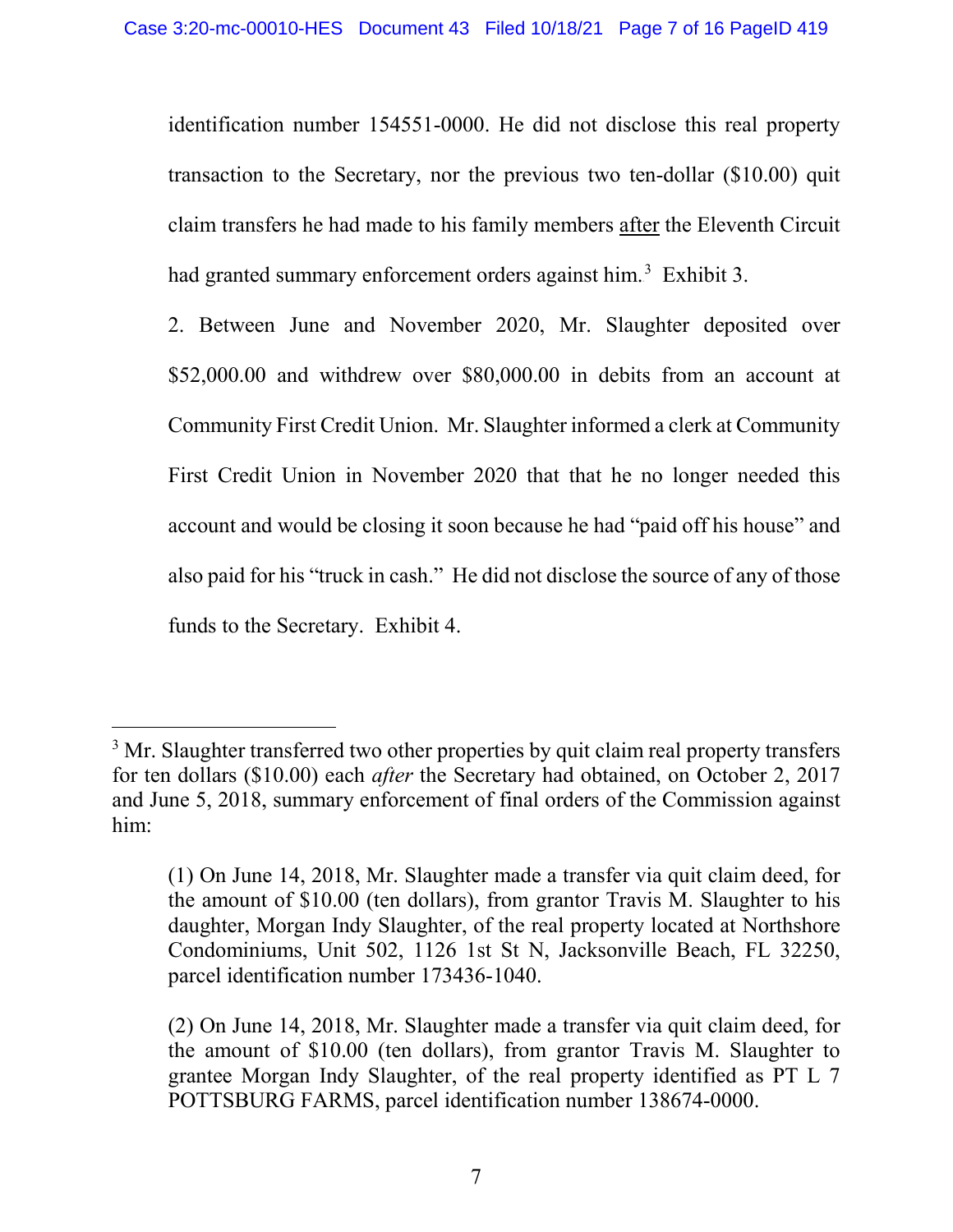3. On October 15, 2020, Mr. Slaughter opened a bank account at Regions Bank. He did not disclose this account to the Secretary. Exhibit 5.

4. In December 2020, Mr. Slaughter received a disbursement of \$226,601.22 from his retirement account held at LPL Financial. He did not disclose this disbursement to the Secretary. Exhibit 6.

5. On December 3, 2020, Mr. Slaughter opened a bank account at Hancock Whitney and deposited the retirement account assets into this account. Mr. Slaughter did not disclose the Hancock Whitney account to the Secretary until compelled to do so by subpoena on May 5, 2021. Exhibit 7. By the time he disclosed the account, he had spent over \$136,000 of the assets originally deposited in the Hancock Whitney account. Exhibit 8.

#### **II. Discussion.**

# **A. Respondents Have Failed to Purge Themselves of Their Contempt and Failed to Demonstrate an Inability to Pay.**

Here, Respondents have already been found in contempt by the Eleventh Circuit. Thus, the focus of this inquiry is Respondents' continued failure to purge themselves of the contempt found in the January 3, 2020 Order, their failure to comply with the directives of the Eleventh Circuit's June 5, 2020 Contempt Order and the appropriate coercive sanctions to achieve compliance with these Orders.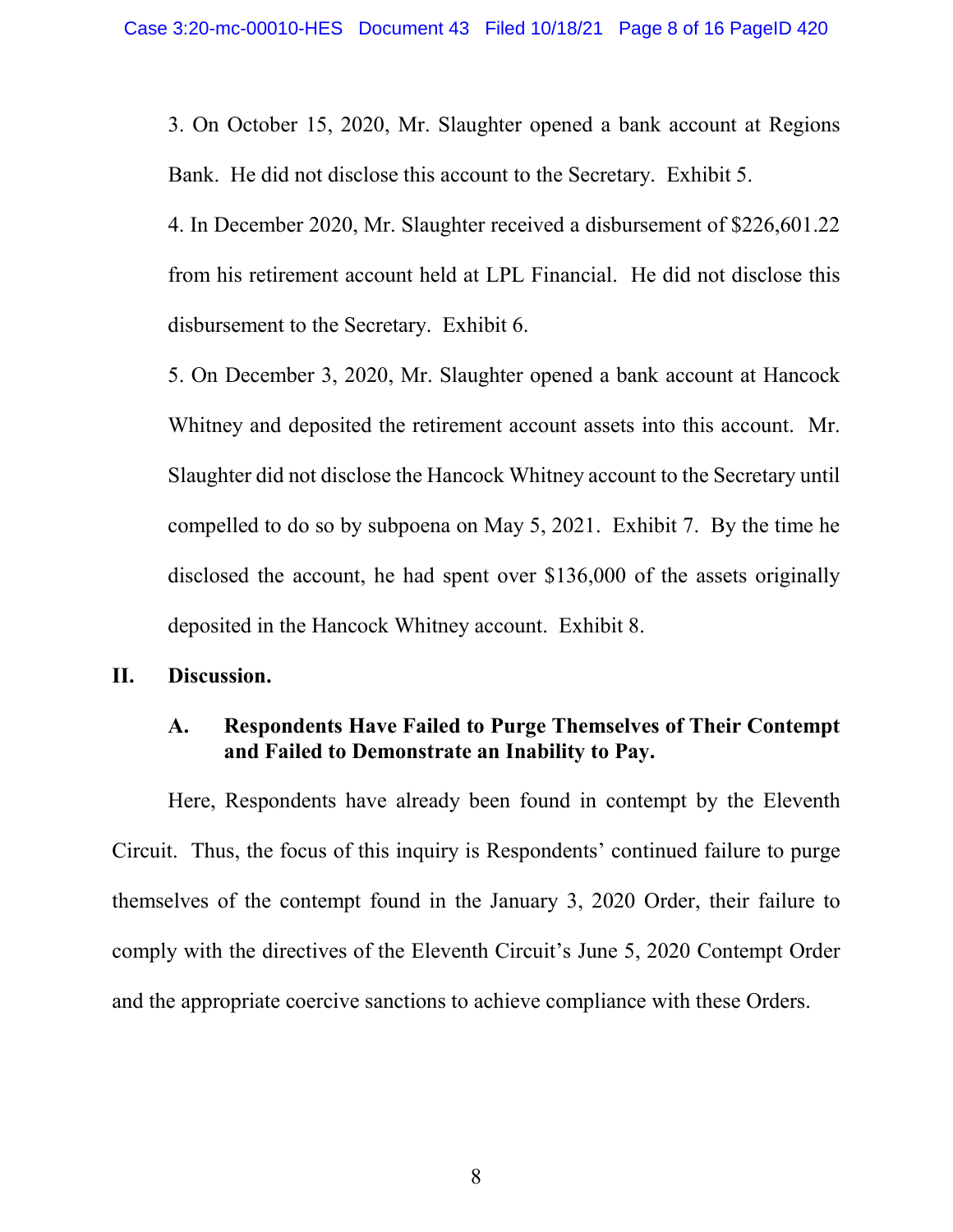Respondents have not demonstrated an inability to comply with the June 5, 2020 Order. To the extent Respondents assert they were unable to comply due to special circumstances or a present inability to pay, this defense requires them to go beyond mere assertions by introducing concrete evidence in support of their claim. S*ee Combs v. Ryan's Coal Co., Inc.*, 785 F.2d 970, 983-984 (11th Cir. 1986) ("It may be that  $\lceil \text{defendant} \rceil$  lack $\lceil s \rceil$  the present ability to pay the obligation  $\ldots$  But  $\lceil \text{his} \rceil$ failure to make all reasonable efforts to demonstrate that fact for the court means [he was] properly held in contempt."); *see also United States v. Hayes,* 722 F.2d 723, 725 (11th Cir.1984*)*; *United States v. Rylander,* 460 U.S. 752, 757, 103 S.Ct. 1548, 1552, 75 L.Ed.2d 521 (1983).

The Eleventh Circuit has articulated a three-pronged standard for establishing an "inability to comply" defense contempt. The alleged contemnors must establish that: (1) they were unable to comply, explaining why categorically and in detail; (2) their inability to comply was not self-imposed; and (3) that they made, in good faith, all reasonable efforts to comply. *See CFTC v. Wellington*, 950 F.2d 1525, 1529 (11th Cir. 1992); s*ee also Federal Trade Comm'n v. Affordable Media, LLC*, 179 F.3d 1228, 1241 (9th Cir. 1999); *In re Power Recovery Sys. Inc.*, 950 F.2d 798, 803 (1st Cir. 1991).

Thus, in order to succeed on an inability defense, the alleged contemnor must establish that they made "in good faith all reasonable efforts" to meet the terms of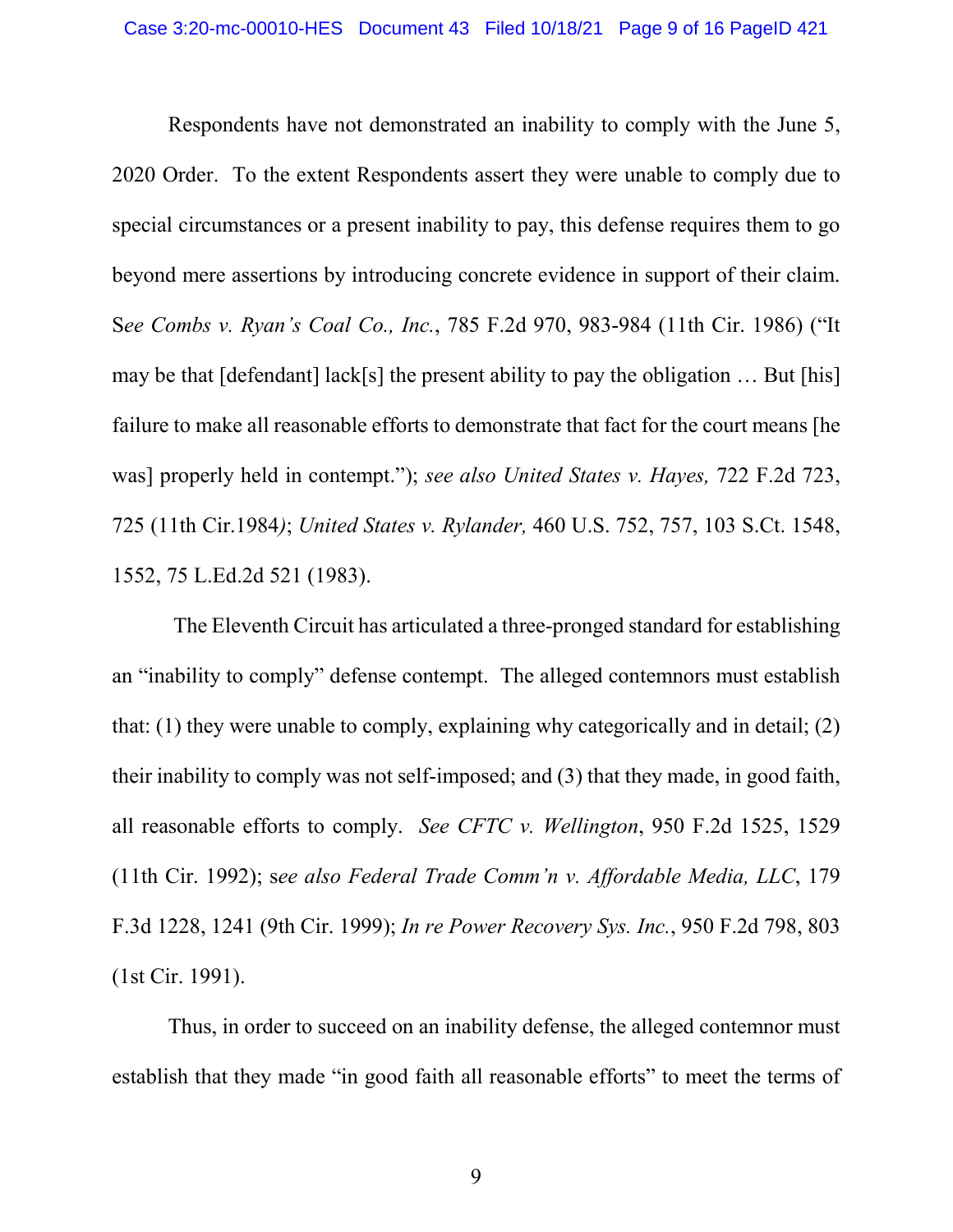the court order they are seeking to avoid. *Wellington*, 950 F.2d at 1529; *see also Combs*, 785 F.2d at 984 ("We construe this requirement strictly. 'Even if the efforts he did make were "substantial," "diligent" or "in good faith," … the fact that he did not make "*all reasonable efforts*" establishes that [respondent] did not sufficiently rebut the … prima facie showing of contempt.") (*citing Hayes*, 722 F.2d at 725) (emphasis added).

Finally, when a respondent is adjudicated in contempt, the contempt continues until purged. Civil contempt sanctions are employed by the courts to secure compliance with their orders. *Wellington*, 950 F.2d at 1530. The court has ample power to frame contempt and purge orders to accomplish compliance with the judgment, including the power to fine or imprison. As the Supreme Court explained:

One who is fined, unless by a day certain he produces the books, has it in his power to avoid any penalty. And those who are imprisoned until they obey the order, "carry the keys of their prison in their own pockets." Fine and imprisonment are then employed not to vindicate the public interest but as coercive sanctions to compel the contemnor to do what the law made it his duty to do.

*Penfield Co. of Calif. V. S.E.C*., 330 U.S. 585, 590 (1947) (citations omitted); 18 U.S.C. § 401(c) ("A court of the United States shall have power to punish by fine or imprisonment, or both, at its discretion, such contempt of its authority"); *see also Shillitani v. United States*, 384 U.S. 364 (1966); *Gompers v. Buck's Stove & Range Co*., 221 U.S. 418, 441-442 (1911). When an order of incarceration is conditioned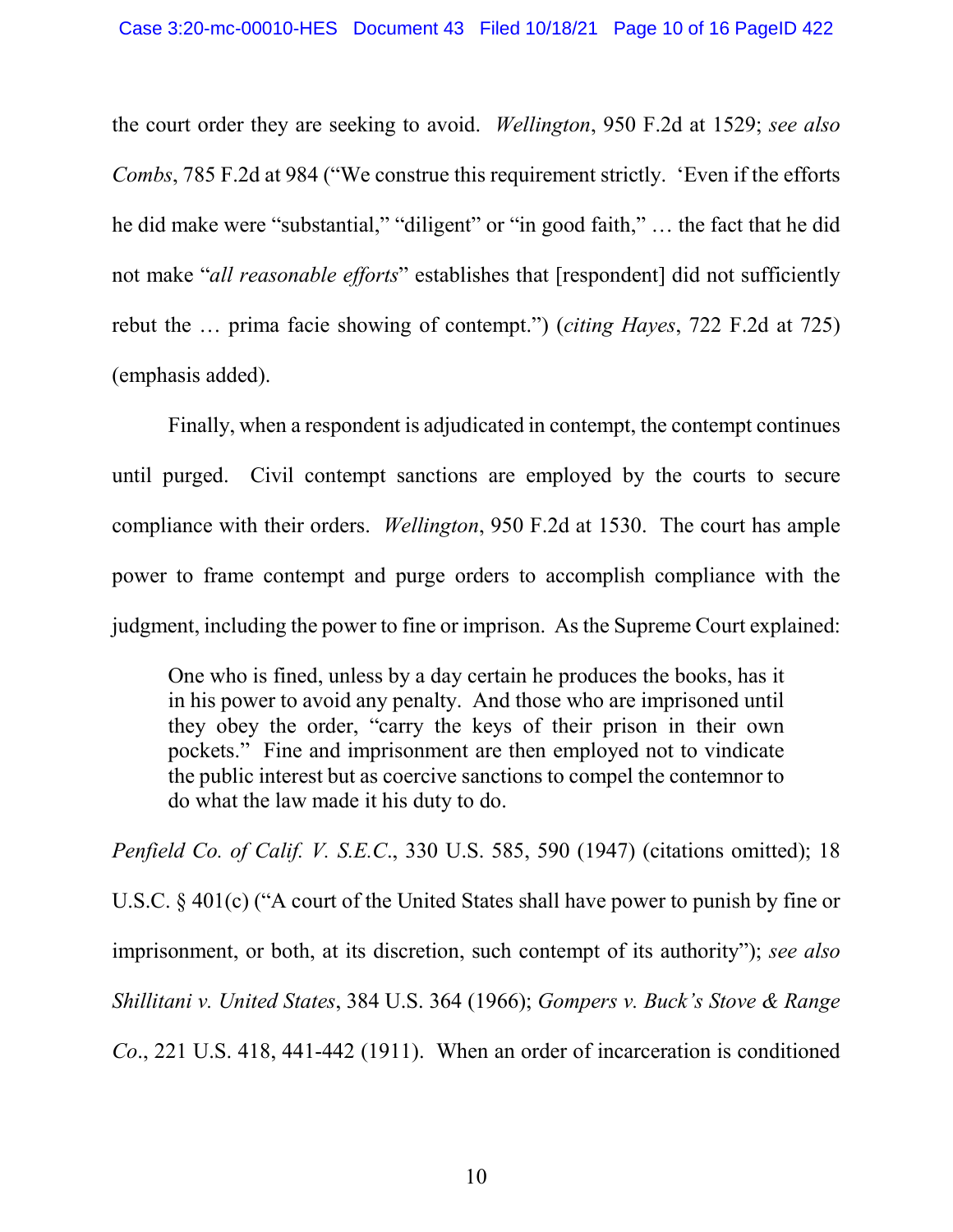upon a refusal to comply in good faith with a court order then the purpose is coercive. *Combs,* 785 F.2d at 981. Such incarceration is a legitimate use of the civil contempt power of the court because it has "the obvious purpose of compelling the witnesses to obey the orders [of the court]. When the [respondents] carry 'the keys of their prison in their own pockets,' the action 'is essentially a civil remedy designed for the benefit of other parties and has quite properly been exercised for centuries to secure compliance with judicial decrees." *Combs,* 785 F.2d at 981 (*citing Shillitani*, 384 U.S. at 368, 86 S.Ct. at 1534).

## **B. Mr. Slaughter Has Failed To Purge Himself of His Contempt.**

Here, there is nothing in the record before this Court to support an inability to comply. Instead, the record shows a long history of failure to comply with the Eleventh Circuit's Orders. After the Eleventh Circuit ordered Respondent Great White Construction to pay a total of \$2,202,049.91 through its 2017 and 2018 Orders, Mr. Slaughter transferred two of his properties to his daughter. The quit claim deed of each property lists the purchase price as \$10.00. Exhibit 2. After the Eleventh Circuit found Mr. Slaughter in contempt of the 2017 and 2018 orders and ordered him personally to pay \$2,202,049.91, he used the last of Respondent Florida Roofing Expert's assets to pay off his father's mortgage before closing Florida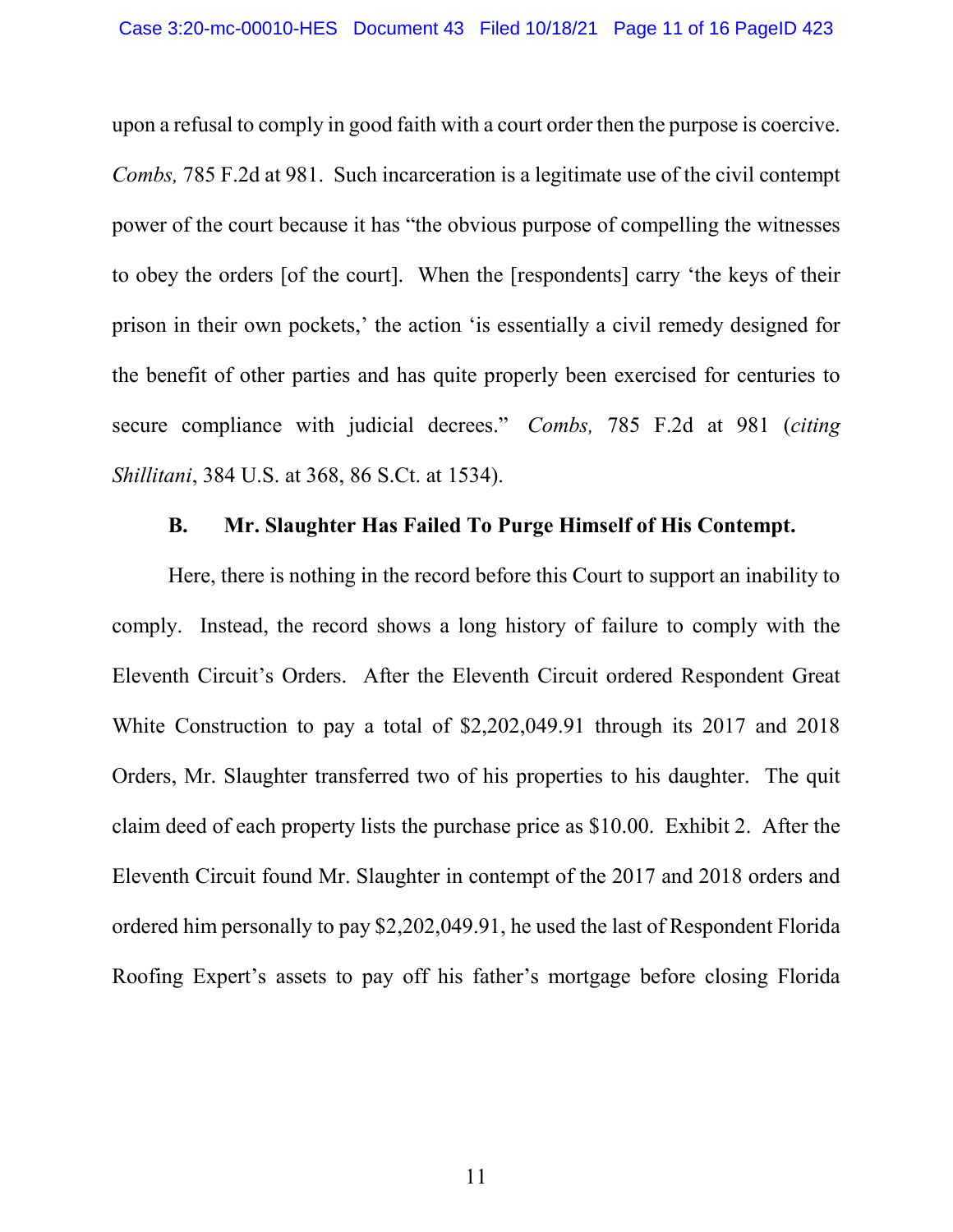Roofing Experts' account<sup>4</sup> and transferring his interest in his father's property by quit claim deed for a sum of \$10.00.

Exhibit 3; Exhibit 9, p. 40:20-21; Exhibit 10, p. 128:13-131:12.

The Secretary has produced detailed evidence of Mr. Slaughter's nondisclosure of financial accounts and assets. Mr. Slaughter's repeated failure to disclose his financial accounts and to pay any amount toward compliance with the June 5, 2020 shows a flagrant disregard for the Court's authority, rather than a good faith effort to make all reasonable efforts at purging his contempt. Moreover, it shows that current coercive sanctions of ordering financial disclosures are insufficient to achieve compliance with the June 5, 2020 Order. Even at his April 15, 2021 in-Court deposition before the Special Master, Mr. Slaughter could not provide any justification or reason why he was unable to comply with these directives. Because Mr. Slaughter has shown that financial sanctions are insufficient to coerce his compliance, the only remaining remedy to coerce compliance is incarceration. Additionally, because Mr. Slaughter transferred three properties to family members to avoid paying the amounts due under the Court's 2017, 2018, and

 $\overline{a}$ 

<sup>4</sup> Because Mr. Slaughter admitted to using Florida Roofing Experts' assets to pay his personal debts, including his father's mortgage, he has necessarily disregarded the corporate form and cannot avail himself of the protection of the corporate veil. Because Florida Roofing Experts is a successor in interest to Great White Construction, Mr. Slaughter is personally liable for the 2017 and 2018 debts. *See* Exhibit 10, p. 128:13-131:12.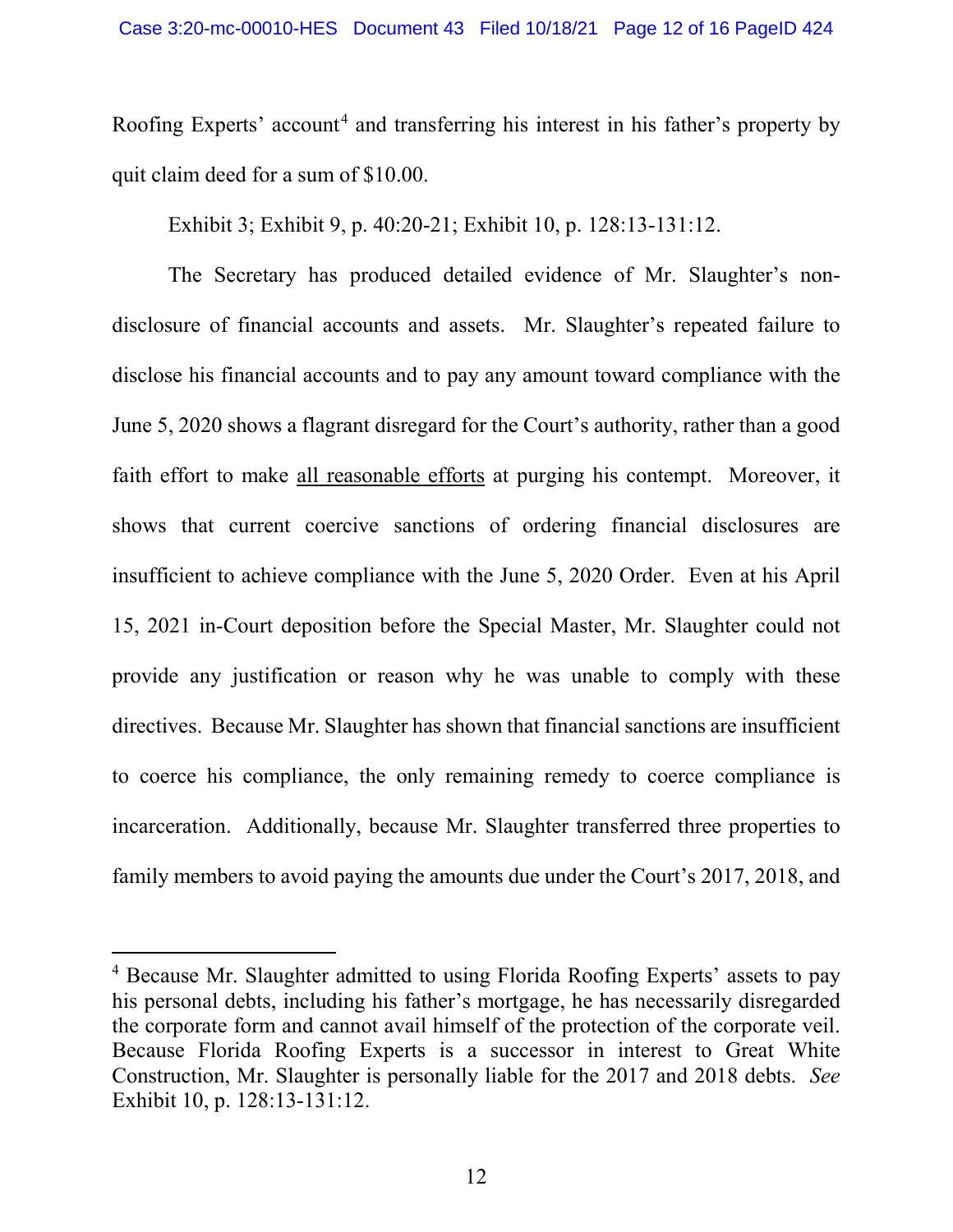2020 Orders, justice requires that Petitioner's Motion to Set Aside Fraudulent Transfers be granted.

#### **C. Recommendation of this Court.**

The Eleventh Circuit has authorized this Special Master to "take such steps as necessary to enforce this Court's January 3, 2020 contempt judgement and this order set forth below." It is this Special Master's opinion that the record before it clearly supports a finding that Respondents are willfully and deliberately ignoring the directives of the Eleventh Circuit.

This Court therefore respectfully **RECOMMENDS** that Respondent Travis Slaughter be immediately incarcerated for his failure to comply with the Eleventh Circuit's June 5, 2020 Contempt Order, until such time as he has paid the penalties, fees and costs due, or made a meaningful proposal for financial payment of the amount specified in that Order, as supported by sufficient financial documentation, and accompanied by the first installment of such payment.

This Court additionally **RECOMMENDS** that Petitioner's Motion to Set Aside Fraudulent Transfers (DN 40) be GRANTED.

It is further **RECOMMENDED** that Respondents be required to pay all reasonable costs, including but not limited to attorneys' fees, incurred by Petitioner as a result of the necessity of the filing of the additional petitions, and for the attendance before this Court.

13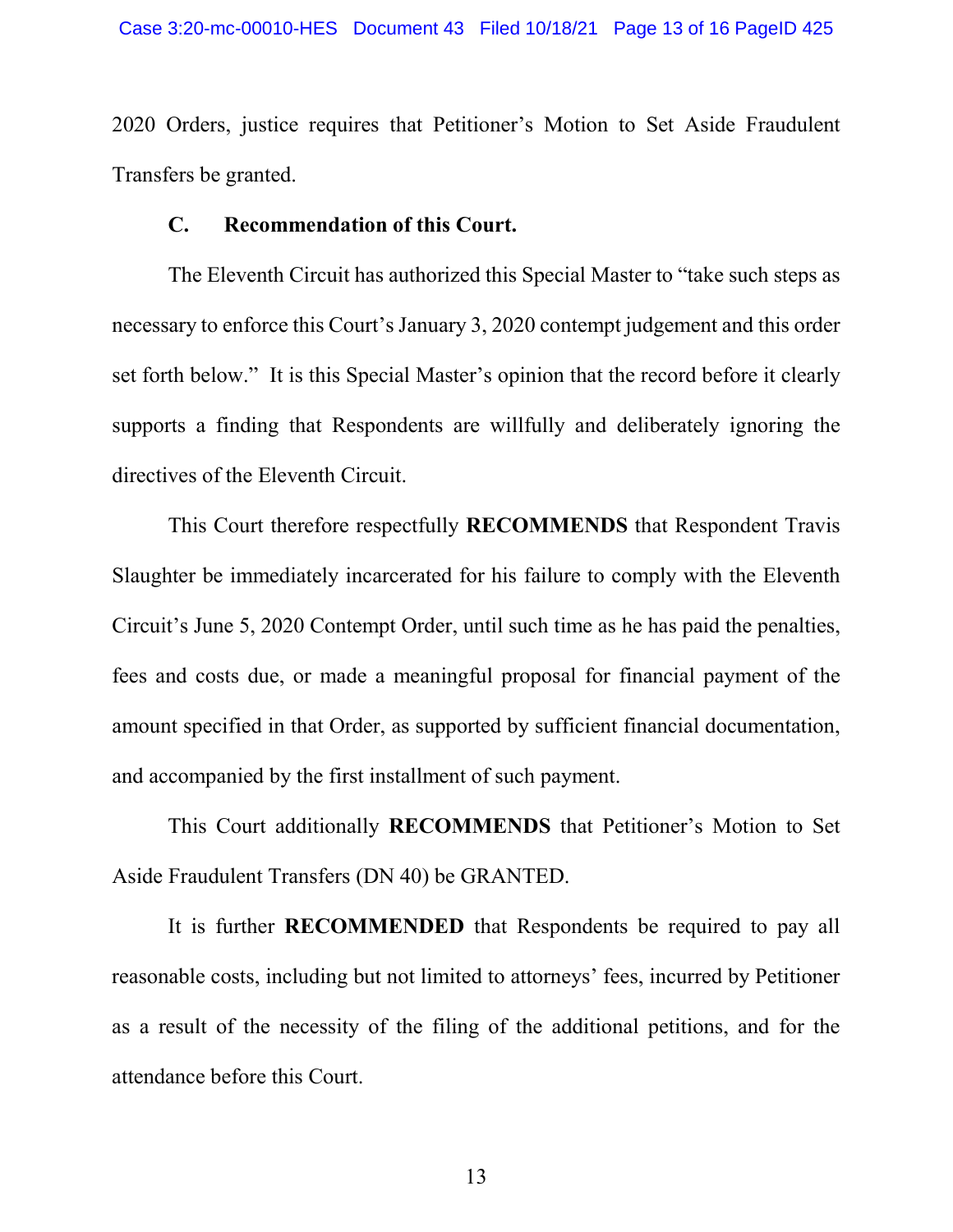Case 3:20-mc-00010-HES Document 43 Filed 10/18/21 Page 14 of 16 PageID 426

**DONE AND ORDERED** this \_\_\_\_\_ day of \_\_\_\_\_\_\_\_\_ 2021.

### $\mathcal{L}_\mathcal{L}$ **SENIOR JUDGE HARVEY E. SCHLESINGER**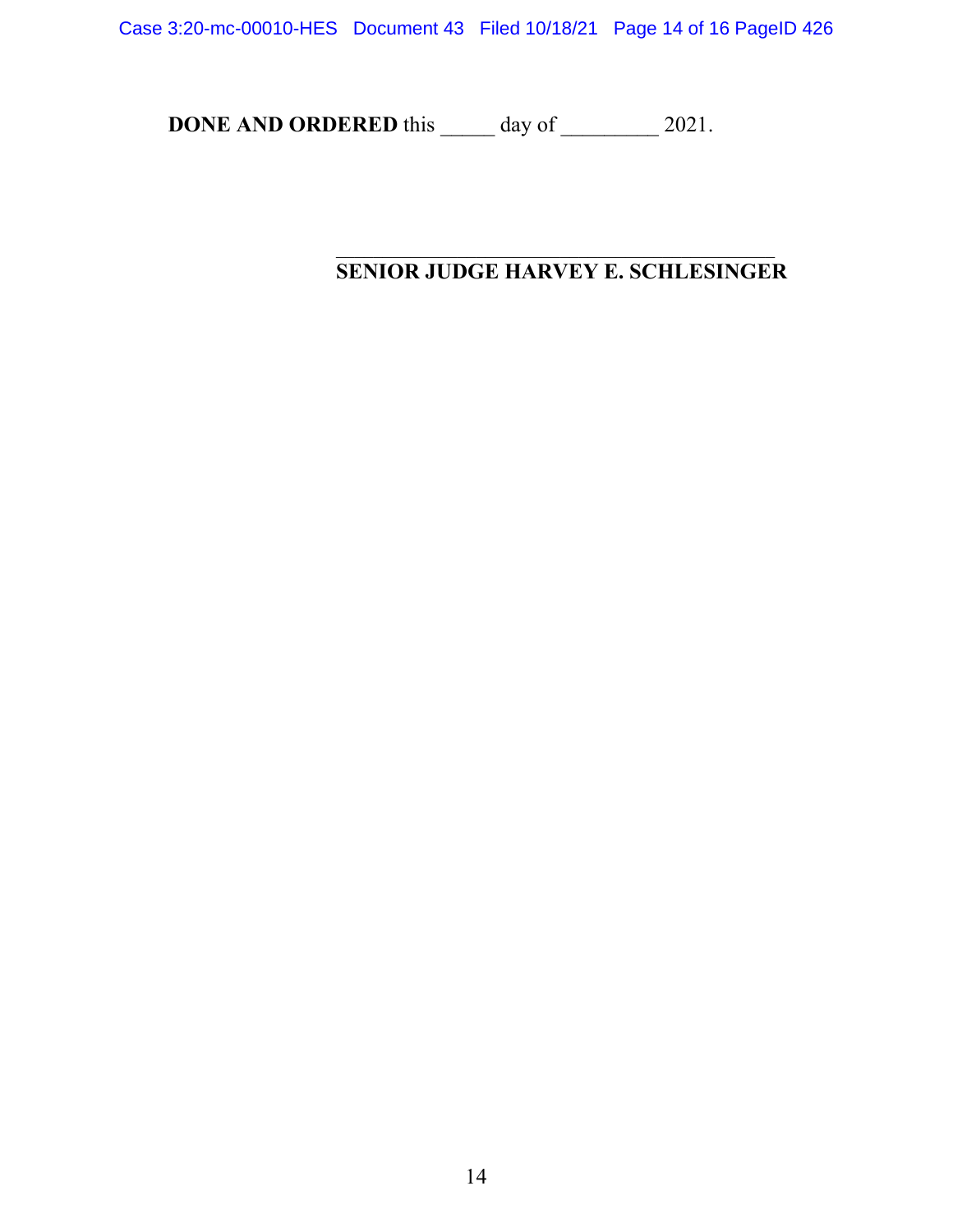Respectfully submitted this 18th day of October 2021.

Office of the Solicitor 61 Forsyth Street, S.W. Regional Solicitor Room 7T10 Atlanta, GA 30303 KAREN E. MOCK

Telephone:

[Murphy.kristin.r@dol.gov](mailto:Murphy.kristin.r@dol.gov)<br>Mock.karen@dol.gov [Latterell.Richard.A@dol.gov](mailto:Latterell.Richard.A@dol.gov) RICHARD A. LATTERELL [Atl.Fedcourt@dol.gov](mailto:Atl.Fedcourt@dol.gov) Trial Attorney

ADDRESS: SEEMA NANDA Solicitor of Labor

U. S. Department of Labor TREMELLE I. HOWARD

Counsel

(678) 237-0613 By: */s/ Kristin R. Murphy* (404) 302-5438 (FAX) KRISTIN R. MURPHY Senior Trial Attorney

By: /s/ Richard A. Latterell

Office of the Solicitor U. S. Department of Labor Attorneys for Petitioner

SOL Case Nos. 20-00018, 20-00019, 20-00020